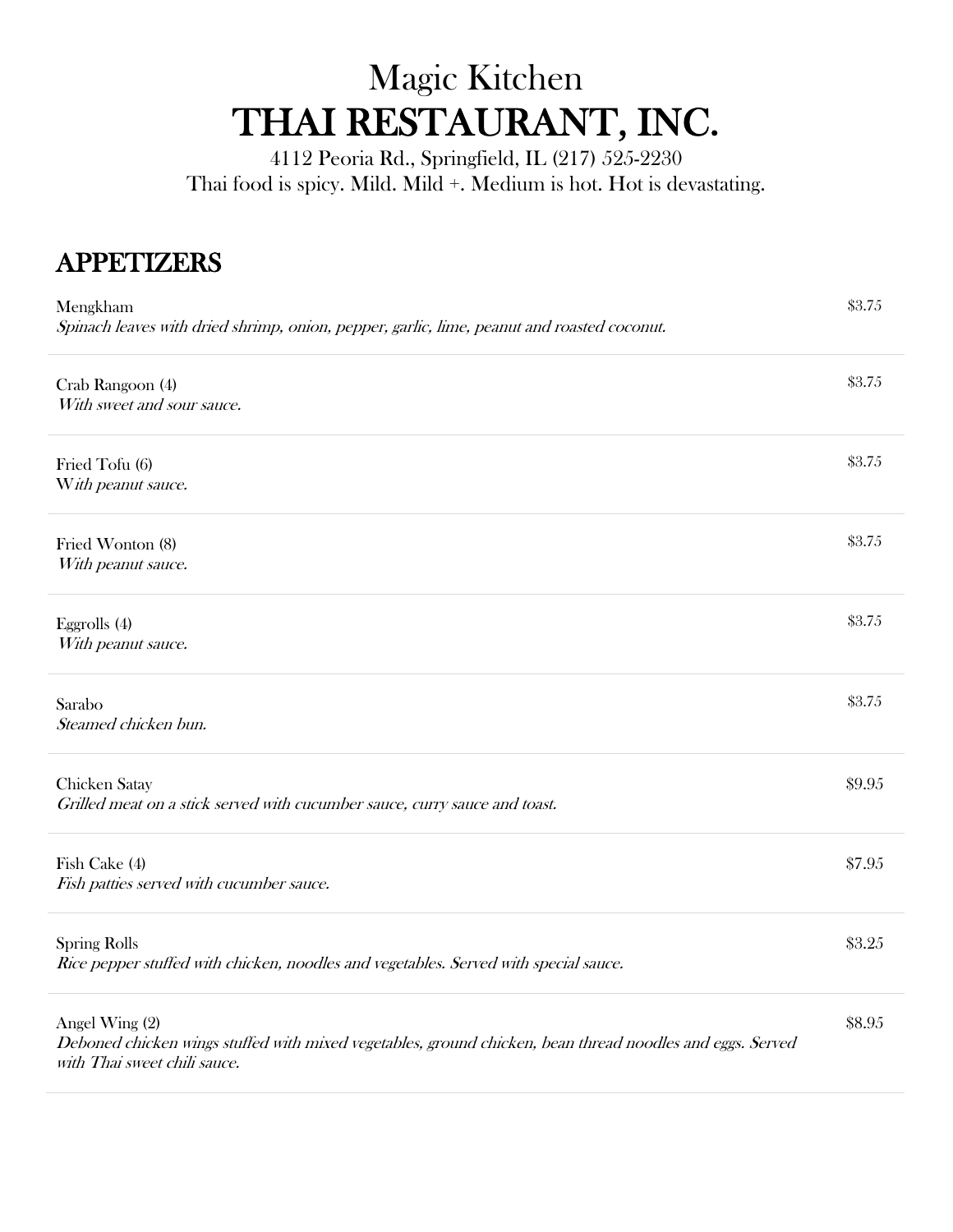# SOUP

| Rice Soup                                                    |  |  |
|--------------------------------------------------------------|--|--|
| Choice of meat with Napa cabbage, green onions and cilantro. |  |  |

| <b>Small Rice Noodle Soup</b><br>Choice of meat with bean sprout, green onions, cilantro. WET or DRY (with crushed peanuts and lime).            | \$9.95  |
|--------------------------------------------------------------------------------------------------------------------------------------------------|---------|
| Large Rice Noodle Soup<br>Choice of meat with bean sprout, green onion.                                                                          | \$9.95  |
| <b>Bume Noodle Soup</b><br>Choice of meat, Wheat noodle with bean sprout, green onions, cilantro. WET or DRY (with crushed peanuts<br>and lime). | \$9.95  |
| Woon Sen Soup<br>Choice of meat with Napa cabbage, bean sprout, green onions and cilantro.                                                       | \$9.95  |
| Tom Ka<br>Choice of meat with mushrooms, onions, Thai herbs and coconut milk. Mild+ and up.                                                      | \$10.95 |
| <b>Wonton Soup</b><br>Choice of meat with broccoli, green onions and cilantro.                                                                   | \$9.95  |
| Lemon Grass Soup<br>Choice of meat with mushrooms, onions and Thai herbs. Mild+ and up.                                                          | \$10.95 |
| Thai Pho Noodle Soup<br>Choice of meat with rice noodles, bean sprouts, green onions and cilantro.                                               | \$9.95  |

\$9.95

### ENTREES WITH NOODLE

| Fried Wonton Rad Na<br>Choice of meat with broccoli and cauliflower in a gravy sauce.             | \$10.95 |
|---------------------------------------------------------------------------------------------------|---------|
| Sen Me Rad Na<br>Choice of meat with broccoli and cauliflower in a gravy sauce.                   | \$10.95 |
| Pad Thai<br>Choice of meat with bean sprouts, egg and onions topped with crushed peanut and lime. | \$10.95 |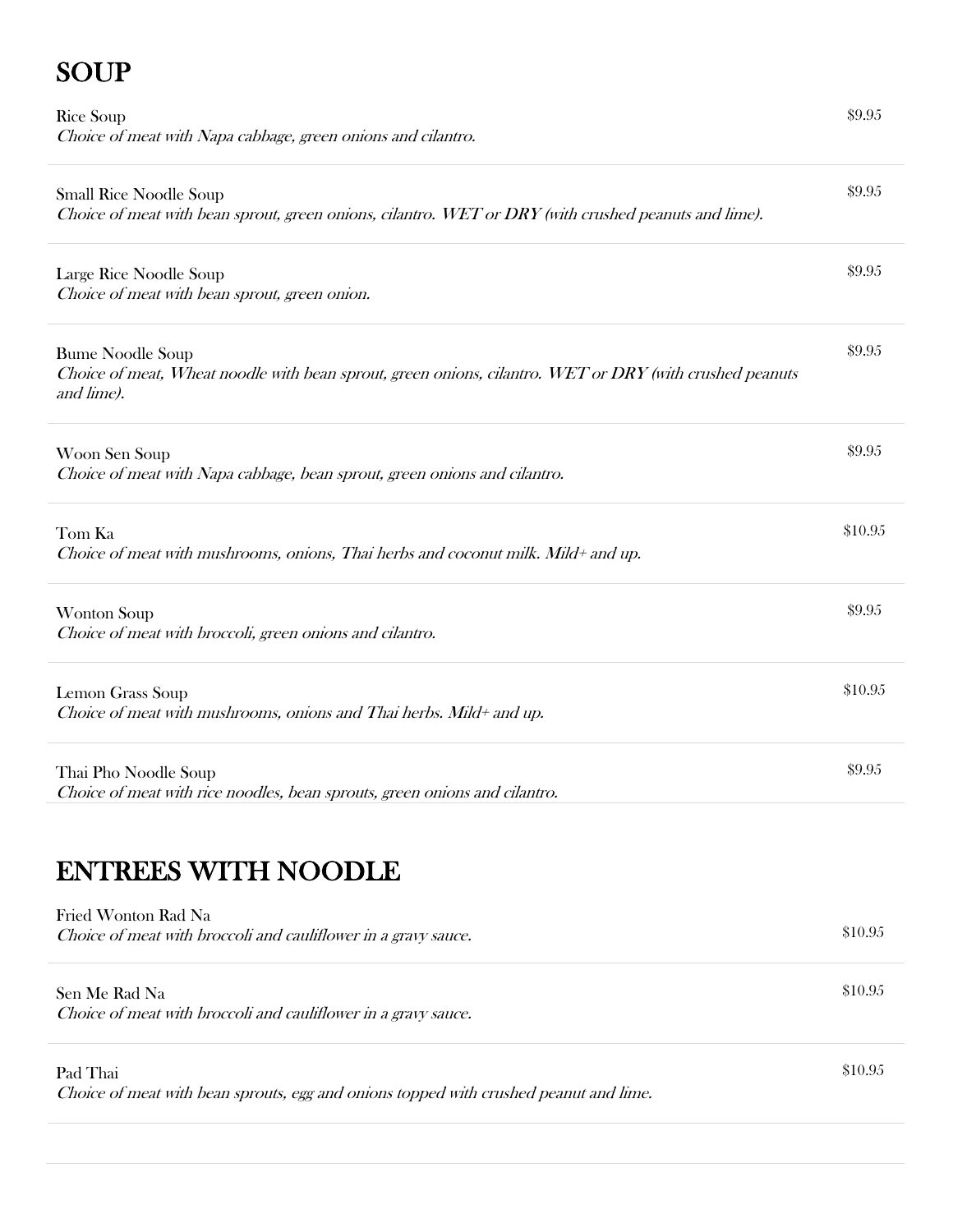| Pad Woon Sen                                                                                                  |  |
|---------------------------------------------------------------------------------------------------------------|--|
| Choice of meat with bean thread noodle and bean sprout, egg, onions and cilantro. Served with a side of rice. |  |

Pad Se Euiy

Choice of meat with broccoli, egg and cauliflower.

## ENTREES WITH RICE

| Asparagus<br>Choice of meat.                                                               | \$10.95 |
|--------------------------------------------------------------------------------------------|---------|
| <b>Cashew Chicken</b><br>With cashew nuts, mushroom, onion and bamboo strips.              | \$10.95 |
| Beef and Oyster Sauce<br>With bamboo strips, onions and mushrooms.                         | \$10.95 |
| Basil<br>Choice of meat with mushrooms, onions and Thai basil leaves.                      | \$10.95 |
| Ginger<br>Choice of meat with mushrooms, onions, bamboo strips.                            | \$10.95 |
| Garlic and White Pepper<br>Choice of pork or chicken with green onions.                    | \$10.95 |
| Thai Red Curry<br>Choice of meat with bamboo strips and Thai basil leaves. Mild+ and up.   | \$10.95 |
| Thai Green Curry<br>Choice of meat with bamboo strips and Thai basil leaves. Mild+ and up. | \$10.95 |
| Chili Paste<br>Choice of meat with Thai basil leaves. Mild+ and up.                        | \$10.95 |
| <b>Flaming Bean Sprouts</b><br>Choice of meat with tofu and green onions.                  | \$10.95 |

\$10.95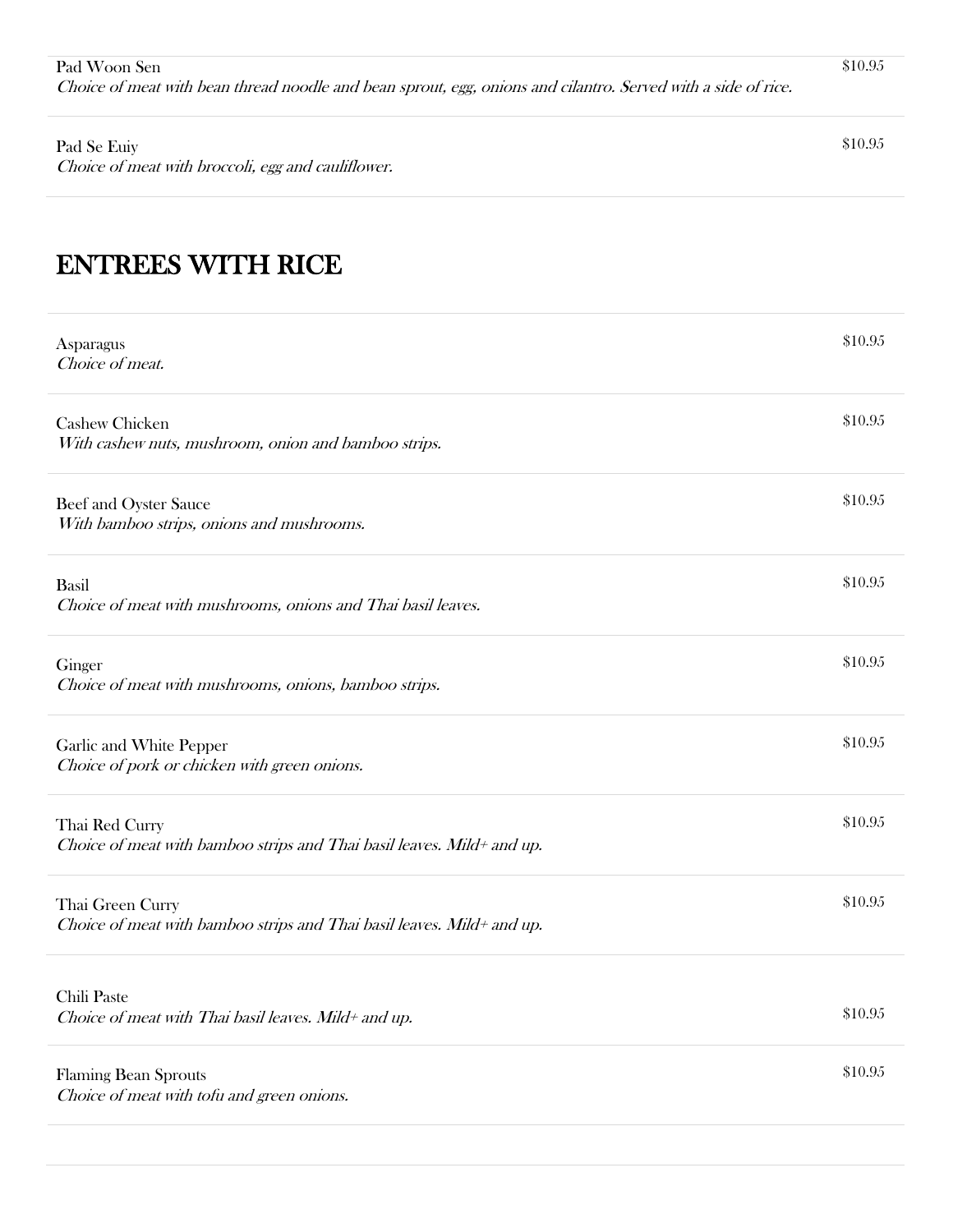| Sweet and Sour<br>Choice of meat with vegetables and pineapple in a spicy sauce. Mild+ and up.  | \$10.95                       |
|-------------------------------------------------------------------------------------------------|-------------------------------|
| Vegetables<br>Choice of meat.                                                                   | \$10.95                       |
| Rice Rad Na<br>Choice of meat with broccoli and cauliflower in a gravy sauce.                   | \$10.95                       |
| <b>Fried Rice</b><br>Choice of pork, beef or chicken.<br><b>Shrimp</b><br>Crab (100%)           | \$10.95<br>\$11.95<br>\$11.95 |
| Three Flavor Fish<br>With vegetables, fresh ginger and pineapples in spicy sauce. Mild+ and up. | \$11.95                       |
| Garlic Salmon<br>Salmon steak fried in garlic.                                                  | \$10.95                       |
| <b>Broccoli</b><br>Choice of meat.                                                              | \$10.95                       |

#### ENTREES WITH COCONUT MILK CURRY (SERVED WITH RICE)

| Massamon<br>Choice of meat with red onions, potatoes and peanuts. Mild+ and up.                         | \$10.95 |
|---------------------------------------------------------------------------------------------------------|---------|
| Green Curry (Ghang Kheow Wan)<br>Choice of meat with bamboo strips and Thai basil leaves. Mild+ and up. | \$10.95 |
| Red Curry (Ghang Dang)<br>Choice of meat with bamboo strips and Thai basil leaves. Mild+ and up.        | \$10.95 |
| Duck Curry<br>With bell pepper, tomatoes, pineapple and basil leaves. Mild+ and up.                     | \$10.95 |
| Panang Curry<br>Choice of meat with bell peppers. Mild+ and up                                          | \$10.95 |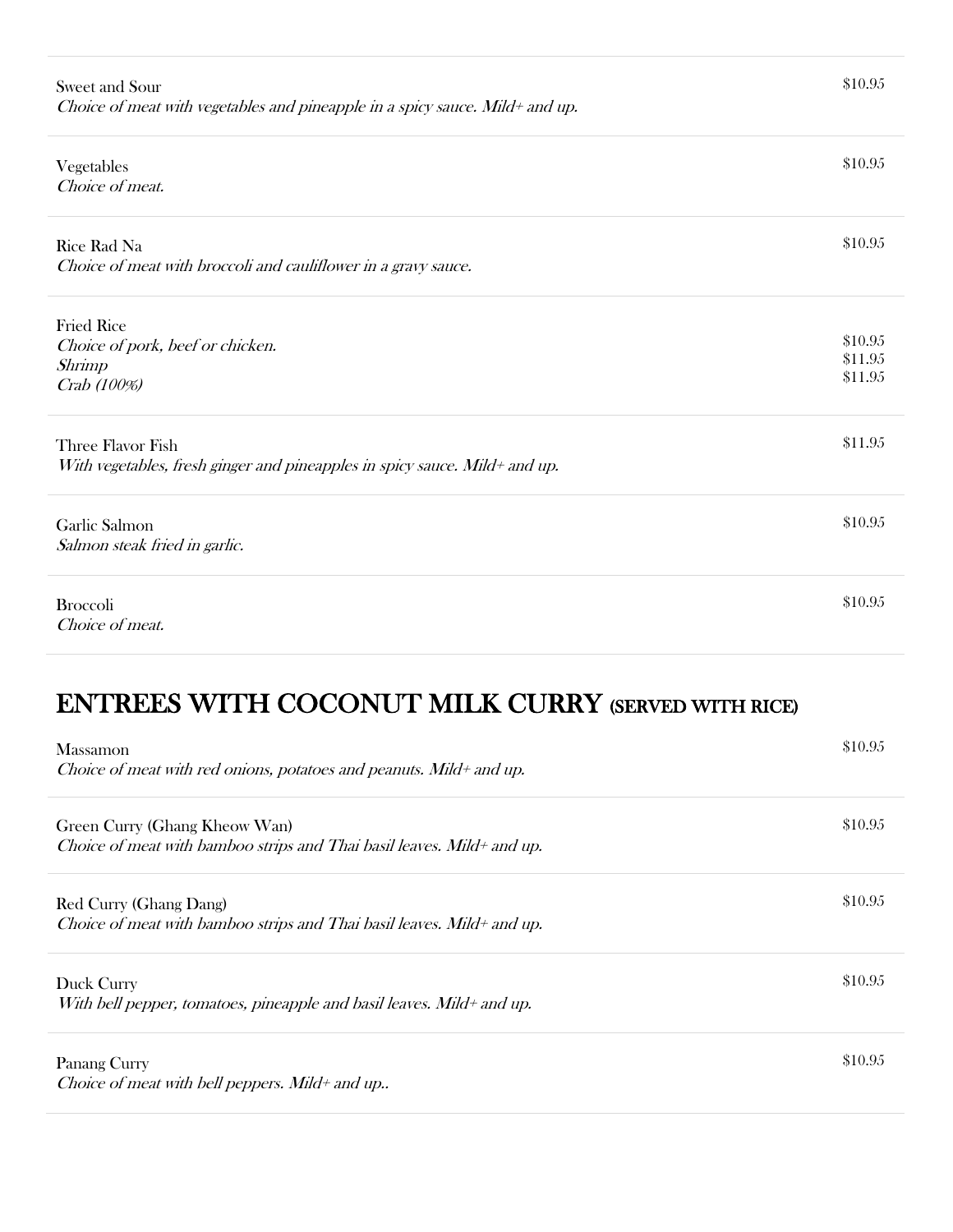# VEGETARIAN DISHES

| <b>Sauteed Fresh Vegetables</b>                                                                  | \$10.95 |
|--------------------------------------------------------------------------------------------------|---------|
| Vegetables with Tofu                                                                             | \$10.95 |
| Tua Nawk-Si Kai<br>Bean sprouts, green onions, tofu and egg served with spicy sauce on the side. | \$10.95 |

\* Most of our dishes can be made vegetarian \* \* Shrimp, Fish, Mussel and Squid are \$2.00 extra \*

### BEVERAGES

| Thai Sweet Coffee (Iced or Hot)                    | \$3.50 |
|----------------------------------------------------|--------|
| Chrysanthemum Tea (Iced or Hot)                    | \$3.50 |
| Sala Drink                                         | \$3.50 |
| Iced Thai Sweet Tea (with or without cream)        | \$3.50 |
| Soda<br>Sprite, Coke, Diet Coke, Pepsi, Diet Pepsi | \$1.95 |
| Tea (Iced or Hot)                                  | \$1.95 |

### **DESSERTS**

| <b>Fruit Pies</b>                                                        | \$3.75 |
|--------------------------------------------------------------------------|--------|
| Strawberry Rhubarb<br><b>Triple Berry</b><br>Blueberry<br>Apple<br>Pecan |        |